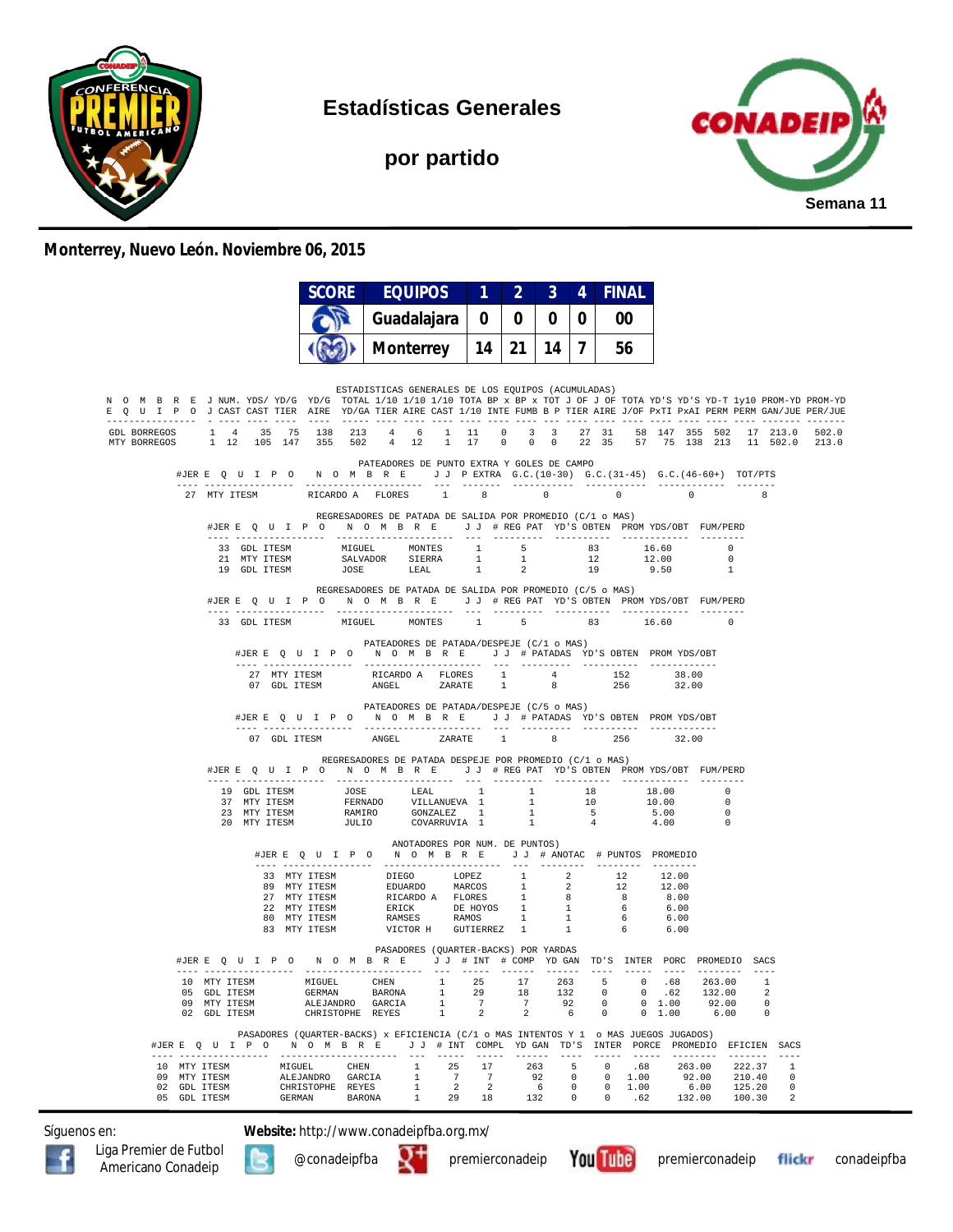

#### **Estadísticas Generales**

# **por partido**



|  | 15 MTY ITESM<br>12 MTY ITESM |                              |    | JULIO VAZQUEZ                |      |        | 1<br>ALEJANDRO GONZALEZ 1 1 0                                                  | 2 1                 |                              | $0 \qquad 0 \qquad 0 \qquad .50$<br>$0 \qquad 0 \qquad 0 \qquad .00$                                                                                                                                                                                                                                                                                                                                          |                                                      |                            |                                                   | .00                                                                                           | .00 50.00            | .00      | $\Omega$<br>0 |
|--|------------------------------|------------------------------|----|------------------------------|------|--------|--------------------------------------------------------------------------------|---------------------|------------------------------|---------------------------------------------------------------------------------------------------------------------------------------------------------------------------------------------------------------------------------------------------------------------------------------------------------------------------------------------------------------------------------------------------------------|------------------------------------------------------|----------------------------|---------------------------------------------------|-----------------------------------------------------------------------------------------------|----------------------|----------|---------------|
|  |                              |                              |    |                              |      |        |                                                                                |                     |                              | RECEPTORES POR NUM DE RECEPCIONES                                                                                                                                                                                                                                                                                                                                                                             |                                                      |                            |                                                   |                                                                                               |                      |          |               |
|  |                              |                              |    |                              |      |        |                                                                                |                     |                              | #JER E Q U I P O N O M B R E J J # RECEP YD'S 1 y 10 TD'S PROMEDIO FUMBLES                                                                                                                                                                                                                                                                                                                                    |                                                      |                            |                                                   |                                                                                               |                      |          |               |
|  |                              |                              |    |                              |      |        |                                                                                |                     |                              | ----- ------<br>89 MTY ITESM EDUARDO MARCOS 1 3 123 1                                                                                                                                                                                                                                                                                                                                                         |                                                      |                            |                                                   | ---- --------                                                                                 | 2 41.00 0            |          |               |
|  |                              | 84 GDL ITESM                 |    |                              | SAUL |        | TORRES                                                                         | $\sim$ 1            | $\overline{\mathbf{3}}$      | 52                                                                                                                                                                                                                                                                                                                                                                                                            | $\overline{\phantom{a}}$ 2                           | $\sim$ 0                   |                                                   | 17.33                                                                                         |                      |          |               |
|  |                              | 06 MTY ITESM                 |    |                              |      |        | EUGENIO MARTEL                                                                 | 1                   | $\overline{\mathbf{3}}$      | 43                                                                                                                                                                                                                                                                                                                                                                                                            | $\overline{\mathbf{3}}$                              | $\overline{0}$             |                                                   | 14.33                                                                                         | - 0                  |          |               |
|  |                              | 83 MTY ITESM                 |    |                              |      |        |                                                                                |                     |                              |                                                                                                                                                                                                                                                                                                                                                                                                               | $\mathbf{1}$                                         | $\mathbf{1}$               |                                                   | $\begin{array}{ccc} 1 & 12.33 \\ 0 & 16.50 \end{array}$                                       | $\Omega$<br>$\Omega$ |          |               |
|  |                              | 84 MTY ITESM<br>80 MTY ITESM |    |                              |      |        |                                                                                |                     |                              |                                                                                                                                                                                                                                                                                                                                                                                                               | $\sim$ 2<br>$\overline{0}$                           | 1                          |                                                   | 14.00                                                                                         | $\Omega$             |          |               |
|  |                              | 30 GDL ITESM                 |    |                              |      |        |                                                                                |                     |                              |                                                                                                                                                                                                                                                                                                                                                                                                               | 2                                                    | $\overline{0}$             |                                                   | 9.00                                                                                          | 0                    |          |               |
|  |                              | 14 MTY ITESM                 |    |                              |      |        |                                                                                |                     |                              |                                                                                                                                                                                                                                                                                                                                                                                                               | 2                                                    | $\overline{\phantom{0}}$   |                                                   | 13.00                                                                                         | - 0                  |          |               |
|  |                              | 10 GDL ITESM<br>33 MTY ITESM |    |                              |      |        |                                                                                |                     |                              | $\begin{tabular}{cccc} \texttt{RUUCIN} & \texttt{MAKTEL} & 1 & 3 & 43 \\ \texttt{VICTOR H} & \texttt{GUTIERREZ} & 1 & 3 & 37 \\ \texttt{RUBEN} & \texttt{NARVAEZ} & 1 & 2 & 33 \\ \texttt{RMMSES} & \texttt{RAMOS} & 1 & 2 & 28 \\ \texttt{AKREL} & \texttt{GANOLA} & 1 & 3 & 27 \\ \texttt{JOSE} & \texttt{GONZALEZ} & 1 & 2 & 26 \\ \texttt{GULLEERMO} & \texttt{TOVAR} & 1 & 2 & 23 \\ \texttt{DTFCO} & \$ | 1<br>$\mathbf{1}$                                    | $\overline{2}$             |                                                   | $0 \t 11.50$<br>19.00                                                                         | $\Omega$<br>$\Omega$ |          |               |
|  |                              | 16 GDL ITESM                 |    |                              |      |        |                                                                                |                     |                              |                                                                                                                                                                                                                                                                                                                                                                                                               | $\circ$                                              | $\overline{\phantom{0}}$   |                                                   | 3.40                                                                                          | -1                   |          |               |
|  |                              | 82 MTY ITESM                 |    |                              |      |        |                                                                                |                     |                              | UNIFIES IONEZ 1 1 19<br>DIEGO IOPEZ 1 1 19<br>DIEGO VELAZCO 1 5 17<br>MARCELO GUTIERREZ 1 3 15<br>DIEGO GARCIA 1 1 9<br>BRAYAN RODRIGUEZ 1 1 8<br>ALEJANDRO BETANCOURT 1 1 8<br>PEDRO MAGALLANES 1 1 7                                                                                                                                                                                                        | 1                                                    | $\overline{0}$             |                                                   | 5.00                                                                                          | $\Omega$             |          |               |
|  |                              | 82 GDL ITESM<br>34 MTY ITESM |    |                              |      |        |                                                                                |                     |                              |                                                                                                                                                                                                                                                                                                                                                                                                               | 1<br>$\Omega$                                        | $\overline{0}$<br>$\Omega$ |                                                   | 9.00<br>8.00                                                                                  | $\Omega$             |          |               |
|  |                              | 88 MTY ITESM                 |    |                              |      |        |                                                                                |                     |                              |                                                                                                                                                                                                                                                                                                                                                                                                               | $\mathbf{0}$                                         | $\overline{0}$             |                                                   | 8.00                                                                                          | 0                    |          |               |
|  |                              | 08 MTY ITESM                 |    |                              |      |        | PEDRO MAGALLANES 1                                                             |                     | 1                            | $7\overline{ }$                                                                                                                                                                                                                                                                                                                                                                                               | $\mathbf{1}$                                         | $\overline{\phantom{0}}$   |                                                   | 7.00                                                                                          | $\Omega$             |          |               |
|  |                              | 83 GDL ITESM                 |    |                              |      |        | FERNANDO RODRIGUEZ 1                                                           |                     | $\overline{\mathbf{3}}$      | $6\overline{6}$                                                                                                                                                                                                                                                                                                                                                                                               | $\overline{0}$                                       | $\overline{0}$             |                                                   | 2.00                                                                                          |                      |          |               |
|  |                              | 12 GDL ITESM<br>21 MTY ITESM |    |                              |      |        | DAVID CALAHORRA 1                                                              |                     | 1                            | $-5$                                                                                                                                                                                                                                                                                                                                                                                                          | $\overline{0}$<br>$\overline{0}$                     | $\overline{0}$             |                                                   | 5.00                                                                                          | 0<br>$\Omega$        |          |               |
|  |                              | 05 MTY ITESM                 |    |                              |      |        | DAVID CALAHOKRA I<br>SALVADOR SIERRA 1<br>ANDRES GONZALEZ 1<br>LUIS CARRANZA 1 |                     |                              | $\begin{array}{ccc} 1 & & 3 \\ 1 & & 3 \end{array}$                                                                                                                                                                                                                                                                                                                                                           | $\overline{0}$                                       |                            |                                                   | $\begin{array}{ccc} 0 & \quad & 3\,.00 \ 0 & \quad & 3\,.00 \ 0 & \quad & 2\,.00 \end{array}$ | $\Omega$             |          |               |
|  |                              | 04 MTY ITESM                 |    |                              |      |        |                                                                                |                     | $\frac{1}{1}$                | $\overline{2}$                                                                                                                                                                                                                                                                                                                                                                                                | $\overline{0}$                                       |                            |                                                   |                                                                                               |                      |          |               |
|  |                              |                              |    |                              |      |        | CORREDORES DE BALON (POR YARDAS)                                               |                     |                              |                                                                                                                                                                                                                                                                                                                                                                                                               |                                                      |                            |                                                   |                                                                                               |                      |          |               |
|  |                              |                              |    |                              |      |        |                                                                                |                     |                              | #JERE QUIPO NOMBRE JJ # ACARR YDOBTEN 1 y 10 LOG TDOBT PROMYDS FUMBLES                                                                                                                                                                                                                                                                                                                                        |                                                      |                            |                                                   |                                                                                               |                      |          |               |
|  | 28 MTY ITESM                 |                              |    |                              |      |        |                                                                                |                     |                              |                                                                                                                                                                                                                                                                                                                                                                                                               |                                                      |                            | $\overline{\phantom{0}}$                          | 21.33                                                                                         |                      | 0        |               |
|  | 22 MTY ITESM                 |                              |    |                              |      |        |                                                                                |                     |                              | $64$<br>31                                                                                                                                                                                                                                                                                                                                                                                                    | $\begin{bmatrix} 1 \\ 1 \\ 1 \end{bmatrix}$          |                            | $\qquad \qquad 1$                                 |                                                                                               | 7.75                 | $\Omega$ |               |
|  | 26 MTY ITESM                 |                              |    |                              |      |        |                                                                                |                     |                              | 26                                                                                                                                                                                                                                                                                                                                                                                                            | $\sim$ 0<br>$\sim$ 1                                 |                            | $\overline{0}$<br>$\sim$ 0                        |                                                                                               | 4.33                 | 0        |               |
|  | 26 GDL ITESM<br>11 GDL ITESM |                              |    |                              |      |        |                                                                                |                     |                              | 19<br>19                                                                                                                                                                                                                                                                                                                                                                                                      | $\mathbf{1}$                                         |                            | $\overline{0}$                                    | 4.75<br>19.00                                                                                 |                      | -1<br>0  |               |
|  | 21 MTY ITESM                 |                              |    |                              |      |        |                                                                                |                     |                              | 17                                                                                                                                                                                                                                                                                                                                                                                                            | $\overline{\mathbf{2}}$                              |                            | $\overline{0}$                                    | 5.67                                                                                          |                      | $\Omega$ |               |
|  | 02 GDL ITESM                 |                              |    |                              |      |        |                                                                                |                     |                              | 15                                                                                                                                                                                                                                                                                                                                                                                                            | 1                                                    |                            | $\overline{0}$                                    | 3.75                                                                                          |                      | 0        |               |
|  | 23 GDL ITESM<br>33 MTY ITESM |                              |    |                              |      |        |                                                                                |                     |                              | $\begin{array}{c} 13 \\ 13 \\ 11 \end{array}$                                                                                                                                                                                                                                                                                                                                                                 | 1<br>$\overline{\phantom{0}}$                        |                            |                                                   | 2.60                                                                                          |                      | 0<br>0   |               |
|  | 37 MTY ITESM                 |                              |    |                              |      |        |                                                                                |                     |                              | 10                                                                                                                                                                                                                                                                                                                                                                                                            | $\overline{0}$                                       |                            | $\begin{array}{c}\n0 \\ 2 \\ 0 \\ 0\n\end{array}$ | $\frac{2100}{3.33}$                                                                           |                      | 0        |               |
|  | 05 GDL ITESM                 |                              |    |                              |      |        |                                                                                |                     |                              | 8 <sup>1</sup>                                                                                                                                                                                                                                                                                                                                                                                                | $\overline{0}$                                       |                            | $\overline{0}$                                    |                                                                                               | 2.00                 | 0        |               |
|  | 30 GDL ITESM<br>15 GDL ITESM |                              |    | <b>JUAN</b>                  |      |        |                                                                                | $1 \qquad \qquad 2$ |                              | $\overline{4}$<br>$\overline{\mathbf{3}}$                                                                                                                                                                                                                                                                                                                                                                     | $\overline{0}$<br>$\sim$ 0                           | $\sim$ 0                   | $\overline{0}$                                    | $1.33$<br>$1.50$                                                                              |                      | 0<br>0   |               |
|  |                              |                              |    |                              |      |        | RAMOS                                                                          |                     |                              |                                                                                                                                                                                                                                                                                                                                                                                                               |                                                      |                            |                                                   |                                                                                               |                      |          |               |
|  |                              |                              |    |                              |      |        |                                                                                |                     |                              | INTERCEPTORES DE PASES (POR # DE PASES INTECEPTADOS)                                                                                                                                                                                                                                                                                                                                                          |                                                      |                            |                                                   |                                                                                               |                      |          |               |
|  |                              |                              |    |                              |      |        |                                                                                |                     |                              | #JERE QUIPONOMBRE JJ # INT YD'S PROM                                                                                                                                                                                                                                                                                                                                                                          |                                                      |                            |                                                   |                                                                                               |                      |          |               |
|  |                              |                              |    |                              |      |        |                                                                                |                     |                              |                                                                                                                                                                                                                                                                                                                                                                                                               |                                                      |                            |                                                   |                                                                                               |                      |          |               |
|  |                              |                              |    |                              |      |        | TACLEADORES (POR # DE TACLEADAS)                                               |                     |                              | #JERE QUIPO NOMBRE JJ # TACL # ATRA PROM FUM/RECU                                                                                                                                                                                                                                                                                                                                                             |                                                      |                            |                                                   |                                                                                               |                      |          |               |
|  |                              |                              |    |                              |      |        |                                                                                |                     |                              |                                                                                                                                                                                                                                                                                                                                                                                                               |                                                      |                            |                                                   |                                                                                               |                      |          |               |
|  |                              |                              |    |                              |      |        | 52 MTY ITESM MARIN                                                             | ARRAMBIDE 1         |                              | $6\overline{6}$                                                                                                                                                                                                                                                                                                                                                                                               | $\overline{0}$                                       |                            | 6.00                                              | $\overline{1}$<br>$\overline{0}$                                                              |                      |          |               |
|  |                              |                              |    | 58 GDL ITESM<br>03 MTY ITESM |      |        |                                                                                |                     |                              |                                                                                                                                                                                                                                                                                                                                                                                                               | $\overline{\phantom{0}}$<br>$\overline{\phantom{0}}$ | 5.00                       | 5.00                                              | - 0                                                                                           |                      |          |               |
|  |                              |                              |    | 11 MTY ITESM                 |      |        |                                                                                |                     |                              |                                                                                                                                                                                                                                                                                                                                                                                                               | $\overline{\phantom{0}}$                             | 4.00                       |                                                   | $\overline{\phantom{0}}$                                                                      |                      |          |               |
|  |                              |                              |    | 95 MTY ITESM                 |      |        |                                                                                |                     |                              | LUIS COBIAN 1 5<br>RODOLFO VILLAREAL 1 5<br>CARLOS MARTELL 1 4<br>JORGE GUERRA 1 4<br>SERGIO SCHIAFFINO 1 4<br>GABRIEL SANCHEZ 1 3<br>ANGEL ZARATE 1 3<br>TESIS CALVEZ 1 3<br>TESIS CALVEZ 1 3<br>TESIS CALVEZ 1 3                                                                                                                                                                                            | $\overline{\phantom{0}}$                             | 4.00                       |                                                   | $\Omega$                                                                                      |                      |          |               |
|  |                              |                              |    | 24 MTY ITESM<br>52 GDL ITESM |      |        |                                                                                |                     |                              |                                                                                                                                                                                                                                                                                                                                                                                                               | $\overline{0}$<br>$\overline{0}$                     | 4.00<br>3.00               |                                                   | - 0<br>- 0                                                                                    |                      |          |               |
|  |                              |                              |    | 07 GDL ITESM                 |      |        |                                                                                |                     |                              |                                                                                                                                                                                                                                                                                                                                                                                                               | $\overline{\phantom{0}}$                             | 3.00                       |                                                   | . റ                                                                                           |                      |          |               |
|  |                              |                              |    | 48 GDL ITESM                 |      |        | <b>JESUS</b>                                                                   | <b>GALVEZ</b>       | 1                            | $\overline{\phantom{a}}$ 3                                                                                                                                                                                                                                                                                                                                                                                    | $\overline{\phantom{0}}$                             | 3.00                       |                                                   | - റ                                                                                           |                      |          |               |
|  |                              |                              |    | 24 GDL ITESM<br>97 MTY ITESM |      |        | DIEGO                                                                          |                     |                              |                                                                                                                                                                                                                                                                                                                                                                                                               | $\overline{\phantom{a}}$                             | 3.00<br>3.00               |                                                   | - 0<br>$\Omega$                                                                               |                      |          |               |
|  |                              |                              |    | 03 GDL ITESM                 |      |        |                                                                                |                     |                              |                                                                                                                                                                                                                                                                                                                                                                                                               | $\mathbf{1}$                                         | 2.00                       |                                                   | $\overline{0}$                                                                                |                      |          |               |
|  |                              |                              |    | 44 GDL ITESM                 |      |        |                                                                                |                     |                              | DIEGO GARCIA 1 3 0<br>MARTIN MALDONADO 1 3 2<br>DIEGO ROSALES 1 2 1<br>LUIS VILLARREAL 1 2 0<br>MIGUEL MONTES 1 2 0                                                                                                                                                                                                                                                                                           | $\overline{0}$                                       | 2.00                       |                                                   | . റ                                                                                           |                      |          |               |
|  |                              |                              |    | 33 GDL ITESM                 |      |        |                                                                                |                     |                              |                                                                                                                                                                                                                                                                                                                                                                                                               |                                                      | 2.00                       |                                                   | $\Omega$                                                                                      |                      |          |               |
|  |                              |                              |    | 20 GDL ITESM<br>99 GDL ITESM |      | ALDO   | EDUARDO                                                                        | VAZQUEZ<br>MORA     | 1<br>1                       | 2<br>2                                                                                                                                                                                                                                                                                                                                                                                                        | 0<br>0                                               | 2.00<br>2.00               |                                                   | 0<br>0                                                                                        |                      |          |               |
|  |                              |                              |    | 23 MTY ITESM                 |      | RAMIRO |                                                                                | GONZALEZ            | 1                            | 2                                                                                                                                                                                                                                                                                                                                                                                                             | 0                                                    | 2.00                       |                                                   | 0                                                                                             |                      |          |               |
|  |                              |                              |    | 29 MTY ITESM                 |      | LUIS   |                                                                                | OCA¥AS              | $\mathbf{1}$                 | 2                                                                                                                                                                                                                                                                                                                                                                                                             | 0                                                    | 2.00                       |                                                   | 0                                                                                             |                      |          |               |
|  |                              |                              |    | 22 GDL ITESM<br>06 GDL ITESM |      | PAULO  |                                                                                | VALDOVINOS 1        | $\mathbf{1}$                 | 1<br>$\mathbf{1}$                                                                                                                                                                                                                                                                                                                                                                                             | 0<br>0                                               | 1.00<br>1.00               |                                                   | 0<br>0                                                                                        |                      |          |               |
|  |                              |                              |    | 57 MTY ITESM                 |      | JUAN   | JOAQUIN                                                                        | OROZCA<br>VEGA      | 1                            | $\mathbf{1}$                                                                                                                                                                                                                                                                                                                                                                                                  | 0                                                    | 1.00                       |                                                   | 0                                                                                             |                      |          |               |
|  |                              |                              | 99 | MTY ITESM                    |      | JOSE L |                                                                                | DORIA               | $\mathbf{1}$                 | $\mathbf{1}$                                                                                                                                                                                                                                                                                                                                                                                                  | 0                                                    | 1.00                       |                                                   | 0                                                                                             |                      |          |               |
|  |                              |                              |    | 30 MTY ITESM                 |      |        | <b>LEOPOLDO</b>                                                                | ARELLANO            | $\mathbf{1}$                 | 1                                                                                                                                                                                                                                                                                                                                                                                                             | $\Omega$                                             | 1.00                       |                                                   | 0                                                                                             |                      |          |               |
|  |                              |                              |    | 16 MTY ITESM<br>19 MTY ITESM |      | ADOLFO |                                                                                | CANTU               | $\mathbf{1}$<br>$\mathbf{1}$ | $\mathbf{1}$<br>$\mathbf{1}$                                                                                                                                                                                                                                                                                                                                                                                  | 0<br>0                                               | 1.00<br>1.00               |                                                   | 0<br>0                                                                                        |                      |          |               |
|  |                              |                              |    |                              |      |        |                                                                                |                     |                              |                                                                                                                                                                                                                                                                                                                                                                                                               |                                                      |                            |                                                   |                                                                                               |                      |          |               |

Síguenos en: **Website:** http://www.conadeipfba.org.mx/